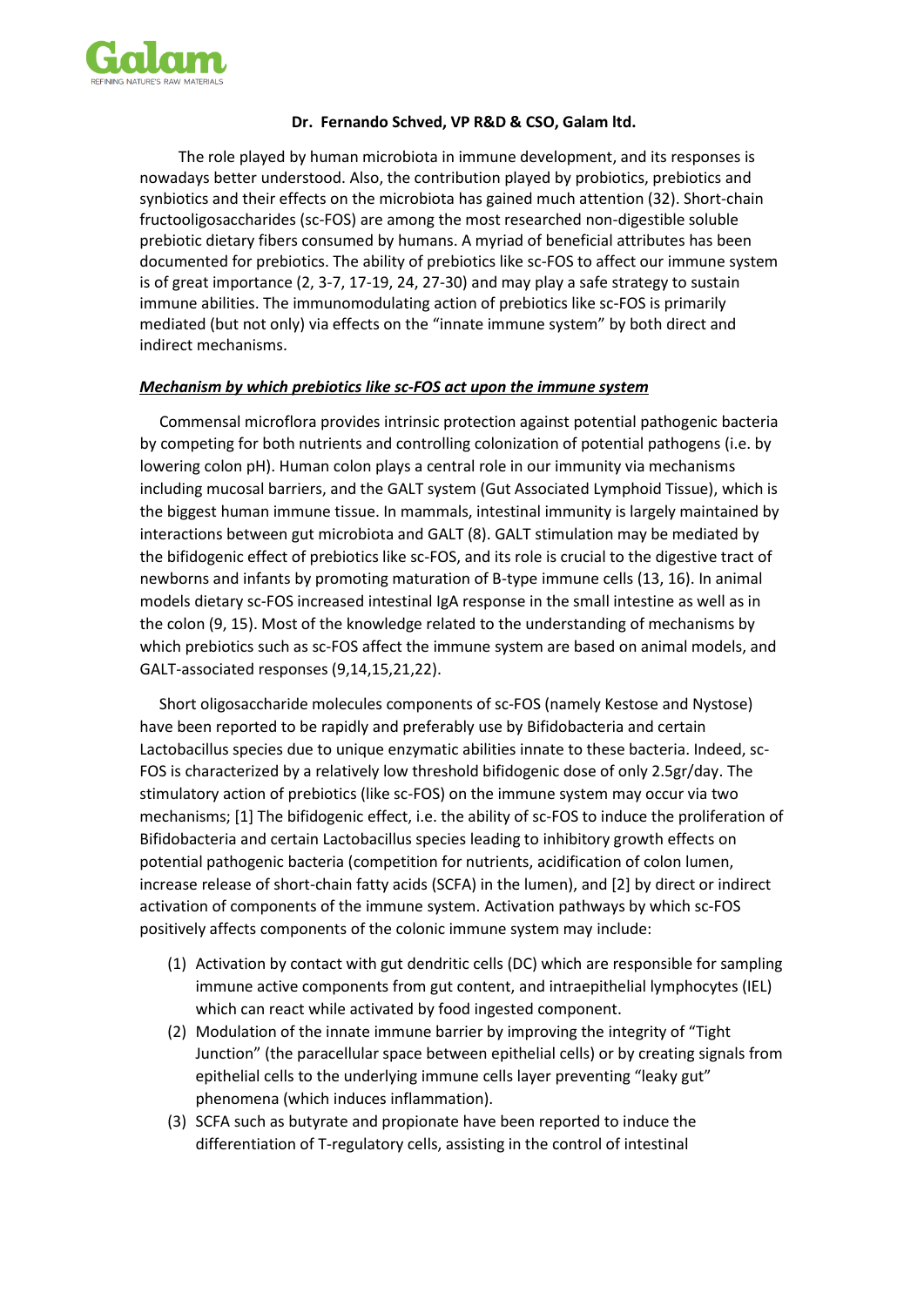

inflammation (reducing inflammation, and risk of bowel diseases/colorectal cancer (32).

 Moreover, mucosal barrier (local immune system) separates and protects colonocytes facing the colon lumen and serves as a first line of defense reducing full systemic immunity. SCFA (mainly butyric acid) has been reported to induce mucin secretion enhancing physiological protection (17). SCFA's (like acetate) may also provide benefits to colon health by improving blood flow and oxygenation of colonic mucosa resulting in increased barrier integrity (10). Butyrate may increase mucosal depth by enhancing cell differentiation at the bottom level reducing apoptosis at the apex of the villi as demonstrated in a piglet study (26).

# *Sc-FOS and possible Immuno-protection against viral infections and diarrhea*

 Prebiotics like sc-FOS may also contribute immuno-protective activity in cases of respiratory infections like common flu which are often a result of viral agents such as Influenza (25). For example, in a human study, fructo-oligosaccharides have been included as a constituent of a nutritional formula (9% inclusion) for seniors (183-day follow-up, age >65). This study demonstrated positive enhancement of the immune function as measured by antibody and lymphocyte proliferation reducing day count with symptoms of upper respiratory tract infection following influenza vaccination (12). In an animal trial, addition of sc-FOS has been shown to bind "toxin A" alongside with changes in the composition of mucosal immune cells (increase numbers of macrophages in lamina propia). An important aspect of immunity enhancement by sc-FOS is the prevention of infectious diarrhea, and or alleviation of its symptoms. Juffrie M. (2002) showed that in children (1-14 years old) suffering from acute diarrhea sc-FOS dosed at 2.5-5g/day was able to reduce the duration of diarrhea events compared to control group (11).

# *Sc-FOS and Immuno-protection against carcinogenesis and oxidative stress*

 sc-FOS has been reported to reduce concentrations of potential procarcinogens produced in the colon. A 42-day human clinical study (12 healthy subjects, both genders, age 20-34) explored the effects of a sc-FOS supplementation of 4 gr./day (as chewable tablets and drink) on fecal flora and certain activities of reductive enzymes associated with conversion of procarcinogens to carcinogens (β-glucuronidase and glycocholic acid hydroxylase). Moreover, sc-FOS has been shown to neutralize the activity of ROS (reactive oxygen species) like hydroxyl radical. Pejin et al. (2014) demonstrated the capacity of sc-FOS components (1 kestose and nystose) to scavenge hydroxyl radicals •OH, suggesting their potential immunoprotective role (20). Therefore, sc-FOS may help reducing damages of oxidative stress and inflammation caused by improper nutrition (31).

### **References**:

- 1) Araya-Kojima et al., Inhibitory Effects of Bifidobacterium longum BB536 on Harmful Intestinal Bacteria. Bifidobacteria Microflora, 1995. 14 (2): p. 59-66.
- 2) Bornet F. & Brouns F., Immune-stimulating and Gut Health-promoting Properties of Short-chain Fructooligosaccharides. Nutrition Reviews. 2002, Vol. 60 (11), 326-334.
- 3) Carlson et al., Health Effects and Sources of Prebiotic Dietary Fiber. Curr. Develop. Nutr. Jan. 29, 2018.
- 4) Davani-Davari et al., Prebiotics: Definition, Types, Sources, Mechanisms, and Clinical Applications, Foods 2019, 8, 92
- 5) Delgado at al., The putative effects of prebiotics as immunomodulatory agents. Food Research International, 2011, 44: 3167-3173.
- 6) Franco-Robles & López, Implication of Fructans in Health: Immunomodulatory and Antioxidant Mechanisms, The Scientific World Journal 2015: Volume 2015, Article ID 289267).